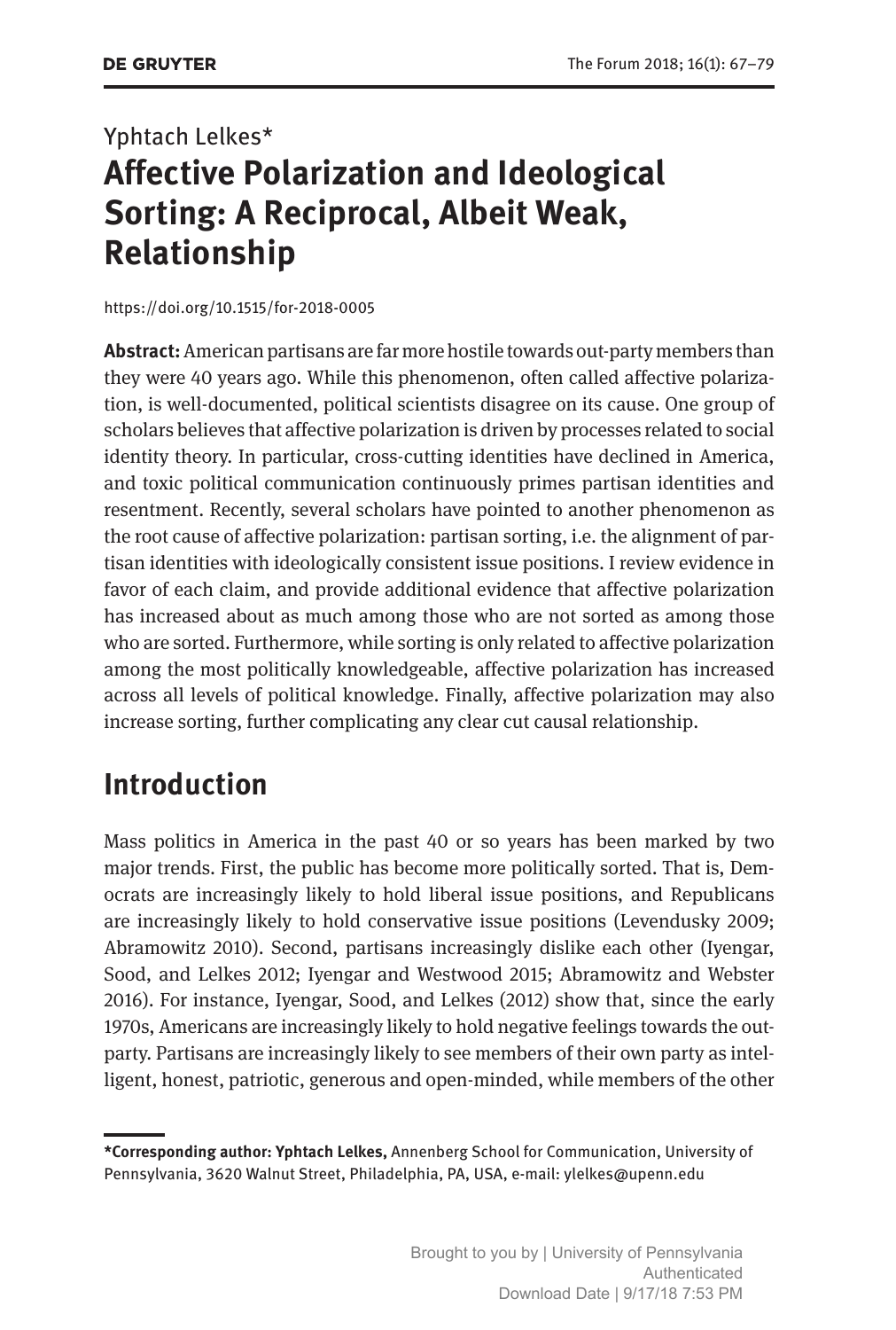party are increasingly likely to be seen as close-minded, hypocritical, selfish and mean. They are also more likely to be unhappy if their child married someone from the other party (Iyengar, Sood, and Lelkes 2012).

Although we know that affective polarization and sorting have increased substantially, there is some disagreement as to whether there is a causal relationship between the two phenomenon. While a number of studies claim that political identity drives affective polarization (Iyengar and Westwood 2015; e.g. Iyengar, Sood, and Lelkes 2012; Mason 2015, 2016), other work claims that increasing ideological sorting and elite polarization in the mass public is to blame (Rogowski and Sutherland 2016; Bougher 2017; Webster and Abramowitz 2017). The current work discusses the extant research and provides additional evidence that (1) sorting is only weakly related to affective polarization and (2) the relationship is reciprocal: affective polarization also drives the adoption of issue positions.

The evidence suggests that affective polarization, for all but the most politically engaged, is not rooted in substantive ideology. For the most part, the parallel increase in partisan sorting, vis-à-vis substantive ideology, and affective polarization are epiphenomenal. This implies that other forces that have emerged in the past 40 or so years – the decline of cross-cutting identities and the rise of rancorous rhetoric for instance – have driven partisans to dislike one another.

#### **Affective Polarization: Identity or Ideology?**

Much of the work on affective polarization argues that it is rooted in social identity. According to this perspective, partisanship is an affective or "psychological" attachment to the Republican or Democratic parties (Campbell et al. 1960; Huddy, Mason, and Aarøe 2015). In order to maintain the group's "positive distinctiveness" (Abrams and Hogg 1988), identifiers discriminate in favor of their ingroup in order to "achieve, maintain, or enhance a positive social identity" (Rubin and Hewstone 1998, p. 41).<sup>1</sup>

As partisanship is believed to be rooted in social identity, a number of scholars have also pointed towards social identity theory to explain the rise of affective polarization. For instance, Mason (2016) and Mason and Wronski (2018) argue that since few political and social identities cut across both parties, partisans no longer see themselves as having much in common with the other side. That

**<sup>1</sup>** The perspective that partisanship is a political identity is not without its critics, however. These critics tend to view partisanship through the lens of rational choice theory. In order to maximize their utility, people, for instance, support the party that supports the same policies that they do (Downs 1957) or based on a "running tally" of performance evaluations (Fiorina 1981).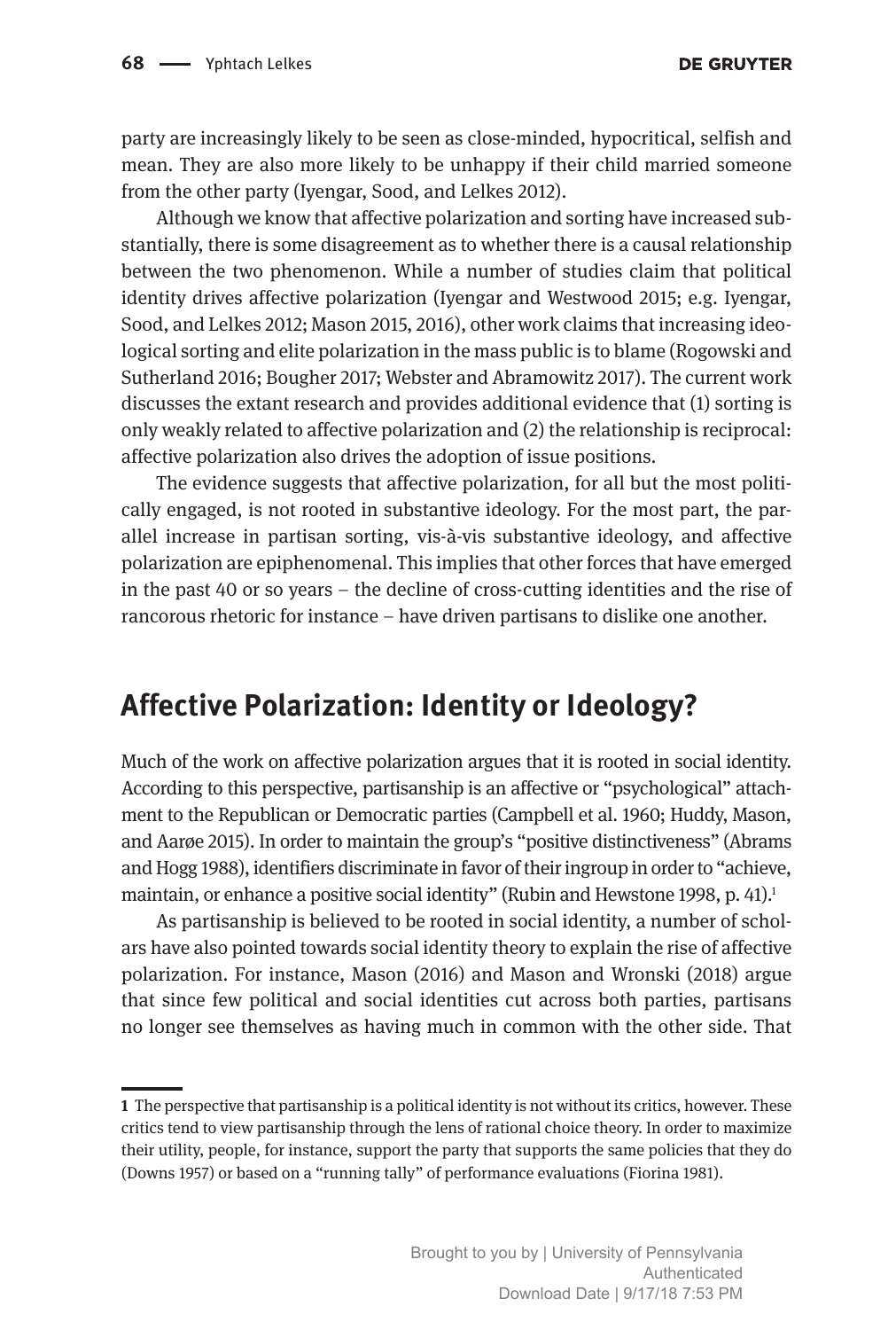is, the Republican party is now predominantly the party of white conservative identifiers, while the Democratic party is a more diverse coalition of liberal identifiers (see also Abramowitz and Webster 2018). Mason and Wronski (2018) construct a measure of social sorting that indicates the degree to which a person's demographics align with their party identification. Moving from the lowest to the highest level of that measure increases in-party warmth by almost 40 percent. When social identities no longer cut across partisan identities, the odds of encountering people from the other party decreases. People increasingly view members of the other party as an other and rely on stereotypes, which exacerbates affective polarization (Ahler and Sood 2018).

These strengthened identities make people more attune to information from ingroup members (Malka and Lelkes 2010), and changes in the political information environment compound the effects of strengthened identities. As the parties became more politically polarized and elections become more competitive (Lee 2016), campaigns became increasingly vitriolic. Geer (2012), for instance, reports that in the 1960s roughly 10 percent of advertisements were negative. That number stands above 90 percent today. The media has also increasingly covered campaign negativity. As such, partisans become affectively polarized throughout political campaigns (Sood and Iyengar 2016, although see, Ridout et al. 2018).

Additionally, in the 1980s, an "outrage industry" arose through talk radio and, later, cable news that aggravated partisan animosity (Sobieraj and Berry 2011) through "insults, name-calling, misrepresentation, character assassination, and false, abusive, incendiary, hysterical tones" (Gitlin 2016). Relatedly, increases in media fragmentation allow citizens to more easily tune into potentially polarizing content, although the estimated size of these effects range from small or nonexistent when it comes to the online environment (Boxell, Gentzkow, and Shapiro 2017; Lelkes, Sood, and Iyengar 2017) to quite large when it comes to the roll-out of cable news (Martin and Yurukoglu 2017).

Recent papers have argued that rather than identity, "ideological disagreement between supporters of the two major parties is the primary cause of increasing affective polarization in the contemporary American electorate" (Webster and Abramowitz 2017, p. 623). Rogowski and Sutherland (2016) argue that people develop more polarized affective evaluations of politicians when competing politicians support divergent ideologically extreme policy positions. In their study, survey respondents were randomized into conditions that varied in the level of information provided about a pair candidates, who they were asked to evaluate. Ideological extremity of the candidates was indicated by placing candidates on an 11-point scale, marked on one with the label "Extremely Liberal" and the other with the label "Extremely Conservative." Rogowski and Sutherland (2016) find that candidates that were at more extreme ends of the scale were more negatively evaluated.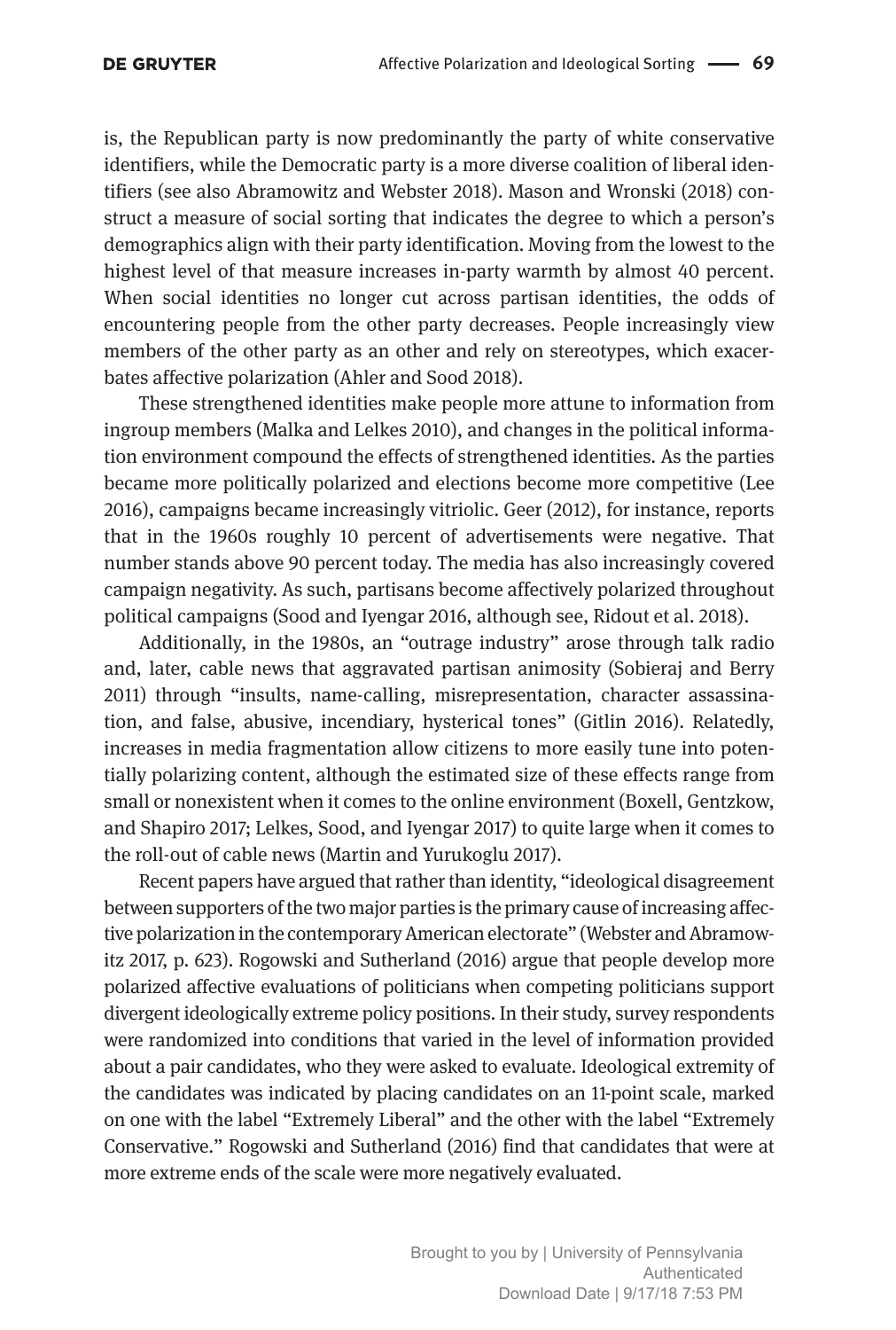One concern with the design of the experiment is that it may conflate ideological identity with ideological policies. Ideology, like party, often functions as a symbolic identity (Ellis and Stimson 2009; Malka and Lelkes 2010), and Americans do not necessarily understand the policy positions of liberals and conservatives (Kinder and Kalmoe 2017). Hence, it's not clear that telling respondents that a candidate is extremely liberal or conservative denotes any substantive policy information. Rogowski and Sutherland (2016) also show that a larger difference in feeling thermometer scores towards senators is a result of senators being more extreme. However, we cannot rule out other explanations that could explain affective polarization and ideological divergent senators. For instance, more extreme senators may also adopt more vitriolic and partisan language, which may increase affective polarization.

Webster and Abramowitz (2017) and Bougher (2017) bring a host of evidence to support their hypothesis that ideology, and ideological consistency in particular, drives affective polarization. First, Webster and Abramowitz (2017) find that survey respondents that placed parties farther from themselves were more affectively polarized. Additionally, Webster and Abramowitz (2017) and Bougher (2017) show that citizens who hold policy positions that are consistent with that of their political party are more affectively polarized than those who do not hold policy positions that are consistent with that of their political party. Finally, Webster and Abramowitz (2017) conduct an experiment wherein survey respondents were either given only biographical information about a member of their opposing party (who was explicitly identified as a Republican or Democrat) or biographical information plus the candidate's policy positions, which were either extreme or moderate. They find that more ideologically extreme candidates were rated negatively compared to the control, while ideologically moderate candidates were rated more positively than the control.

One criticism of Webster and Abramowitz's (2017) first finding is that perceived distance may be endogenous to affect (Sood and Iyengar 2017). That is, people may infer policy positions of a party from how much they like they party (Brady and Sniderman 1985). Hence, while it may be true that, "prejudice is based on the assumption of dissimilarity in beliefs between oneself and members of outgroups rather than on socially derived value connotations which are directly associated with intergroup categorizations," (Tajfel 1982, p. 21), the assumption of dissimilarity in beliefs may be caused by negative affect rather than causing negative affect.

Similarly, policy positions (and consistency) may also be endogenous to party identification and affect. When people identify as members of group, they adopt the attitudes and beliefs of the prototypical ingroup member as their own (Turner 1981). Partisans may do this to obtain the approval of other group members, or they conform because they believe that other group members are trustworthy or knowledgeable (Deutsch and Gerard 1955). In line with this theory, a number of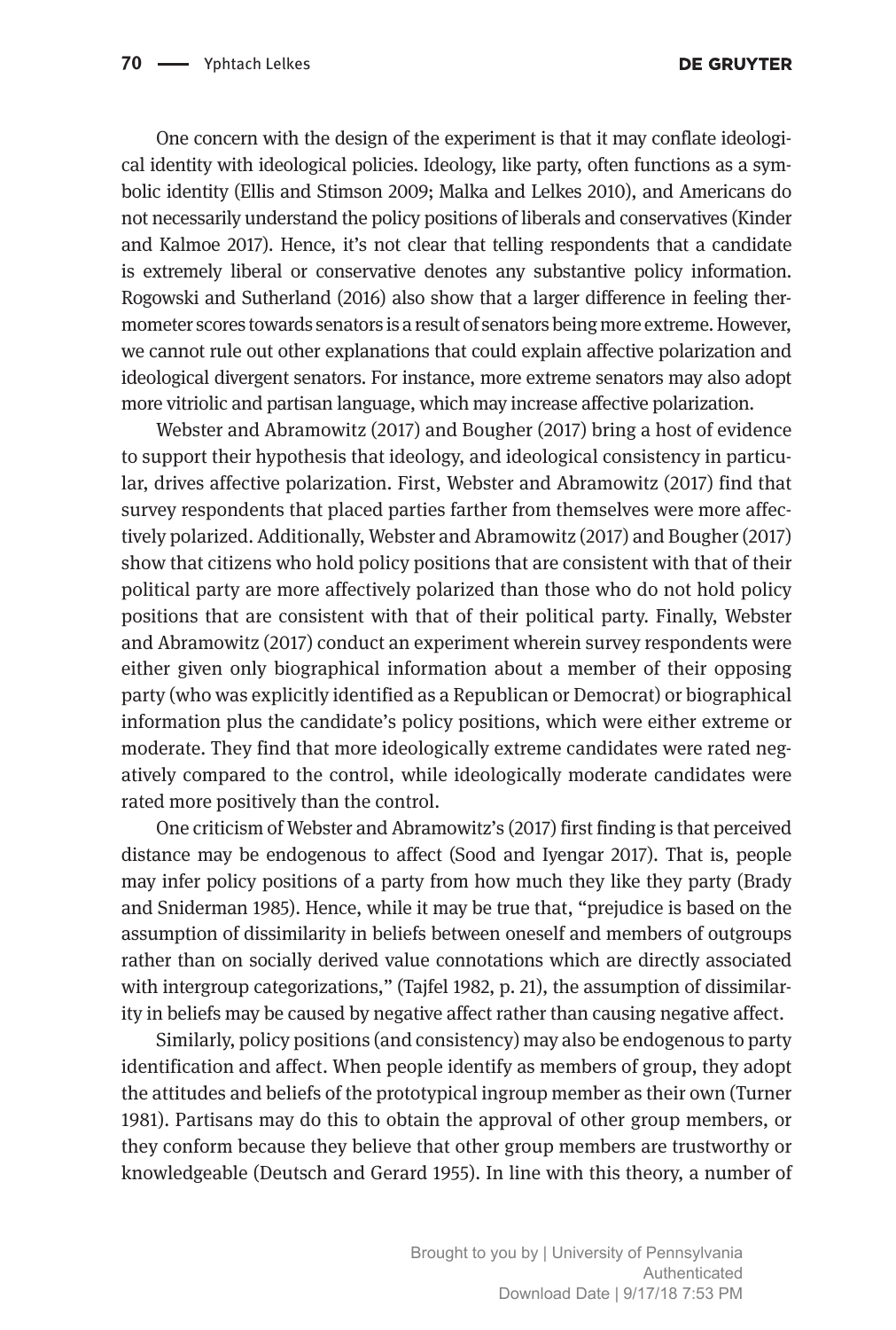studies have shown that partisans adopt the policy positions (Lenz 2009) and even religiosity (Margolis 2018) of their party. Similarly, recent work shows that partisans with the strongest affective attachments to their party are the most likely to adopt the positions of their party, especially if they are particularly adept at motivated reasoning (Bakker, Lelkes, and Malka 2018).

In addition, although Webster and Abramowitz (2017) experiment clearly shows that the policy positions of a candidate does have an effect on affective polarization, and does not conflate ideological identity with substantive ideology, it does not compare the effect of identity versus substantive ideology. Respondents in all conditions were primed with the partisan identity of the candidate in the vignette. In this design, we cannot judge whether party identity cues or substantive ideological information is the prime mover.

A final reason to be skeptical of the claim that ideology drives affective polarization is that it conflicts with a central finding in the study of American politics: Americans know little about politics (Carpini, Keeter, and Delli Carpini 1997) and tend to not think about politics in terms of ideology (Converse 1964). For instance, Converse (1964) found that less than 15 percent of Americans could be defined as ideologues or near-ideologues. That is, very few Americans had a consistent world view that structured their policy positions. Kinder and Kalmoe (2017) find that ideological understanding has not shifted much between 1964 and 2000. If most people are not ideological, than ideology is unlikely to be the main driver of affective polarization except among the most politically knowledgeable Americans.

## **Is Issue Consistency the Primary Driver of Affective Polarization?**

If issue consistency is the main cause of affective polarization, we would expect that affective polarization has only increased among those who hold consistent issue attitudes. We should not see rising affective polarization among Democrats and Republicans who hold a mix of liberal and conservative policy attitudes.

To test this claim, I use data from the American National Election Study (1984– 2016),<sup>2</sup> and, using the coding scheme from Abramowitz and Saunders (2008), categorize responses to a number of items (aid to blacks, ideology, defense spending, guaranteed jobs, privatized health insurance, abortion, government services) into

**<sup>2</sup>** The data begin in 1984 as it's the first year when all items of the issue consistency scale were available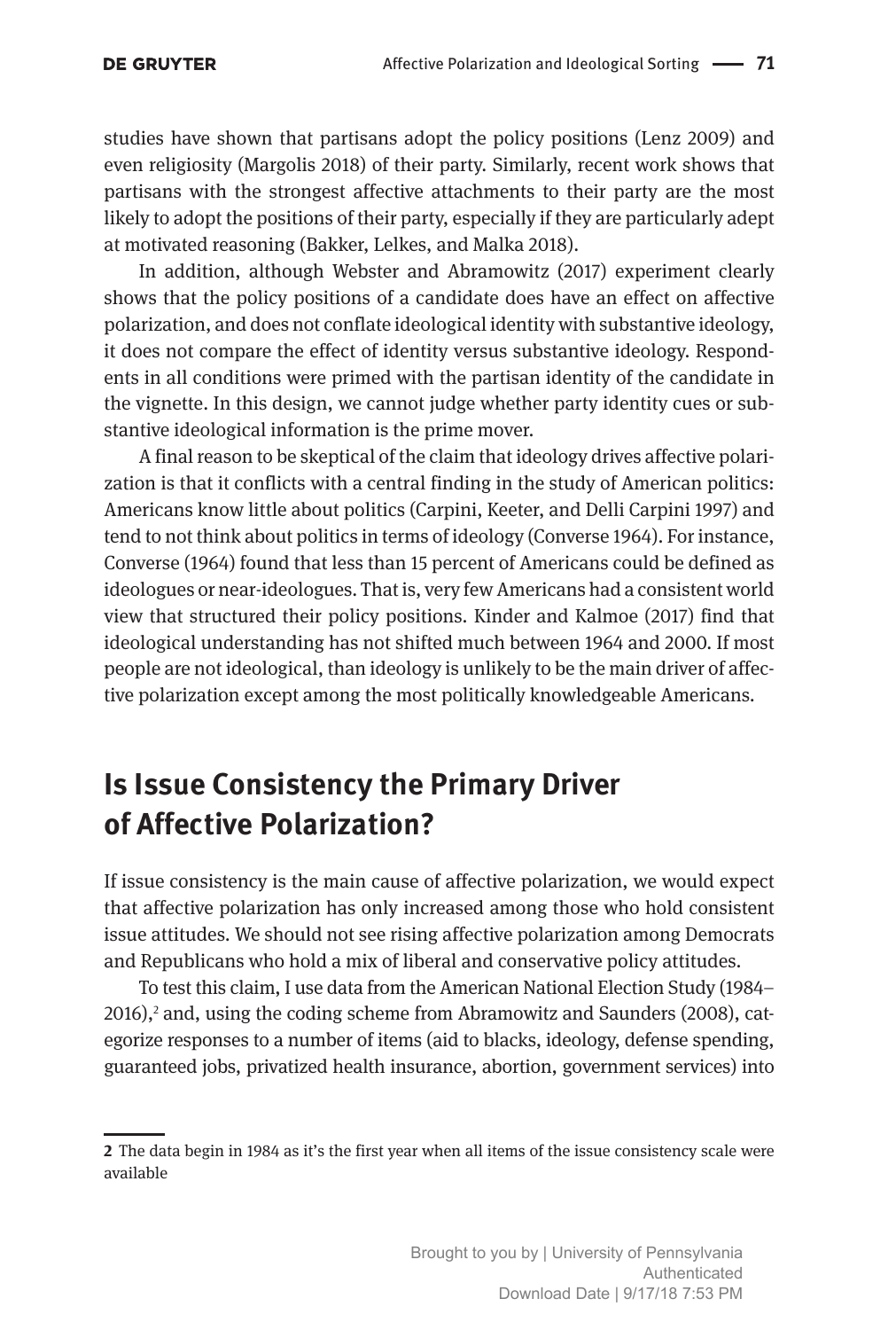conservative, liberal, and moderate responses. I then compute the number of times respondents gave ideologically consistent responses. That is, those who gave only liberal or only conservative responses would be coded as 7, while those who gave an equal number of conservative and liberal responses or only moderate responses would be coded as 0. Affective polarization was measured as the difference in 101 point feeling thermometer scores towards a person's in-party and their out-party.

In Figure 1, I split respondents by ideological consistency tertile and plot the mean level of affective polarization by ideological consistency score over time. I also superimpose the coefficients from a OLS model regressing affective polarization on year among those within the ideological consistency tertile displayed in each facet of the graph. While affective polarization is higher among the more consistent than the less consistent, the rate of increase is stable across levels of consistency. Affective polarization has increased among those who are at the bottom of third of the ideological consistency distribution at a rate of 0.43 points per year (left panel). It has increased at a similar rate among those with the most consistent attitudes (right panel;  $b = 0.44$ ). Furthermore, the r-squared from these models are all less than 0.05.



**Figure 1:** Affective Polarization Score by Ideological Consistency Score, ANES Cumulative Data File 1984–2016).

Brought to you by | University of Pennsylvania Authenticated Download Date | 9/17/18 7:53 PM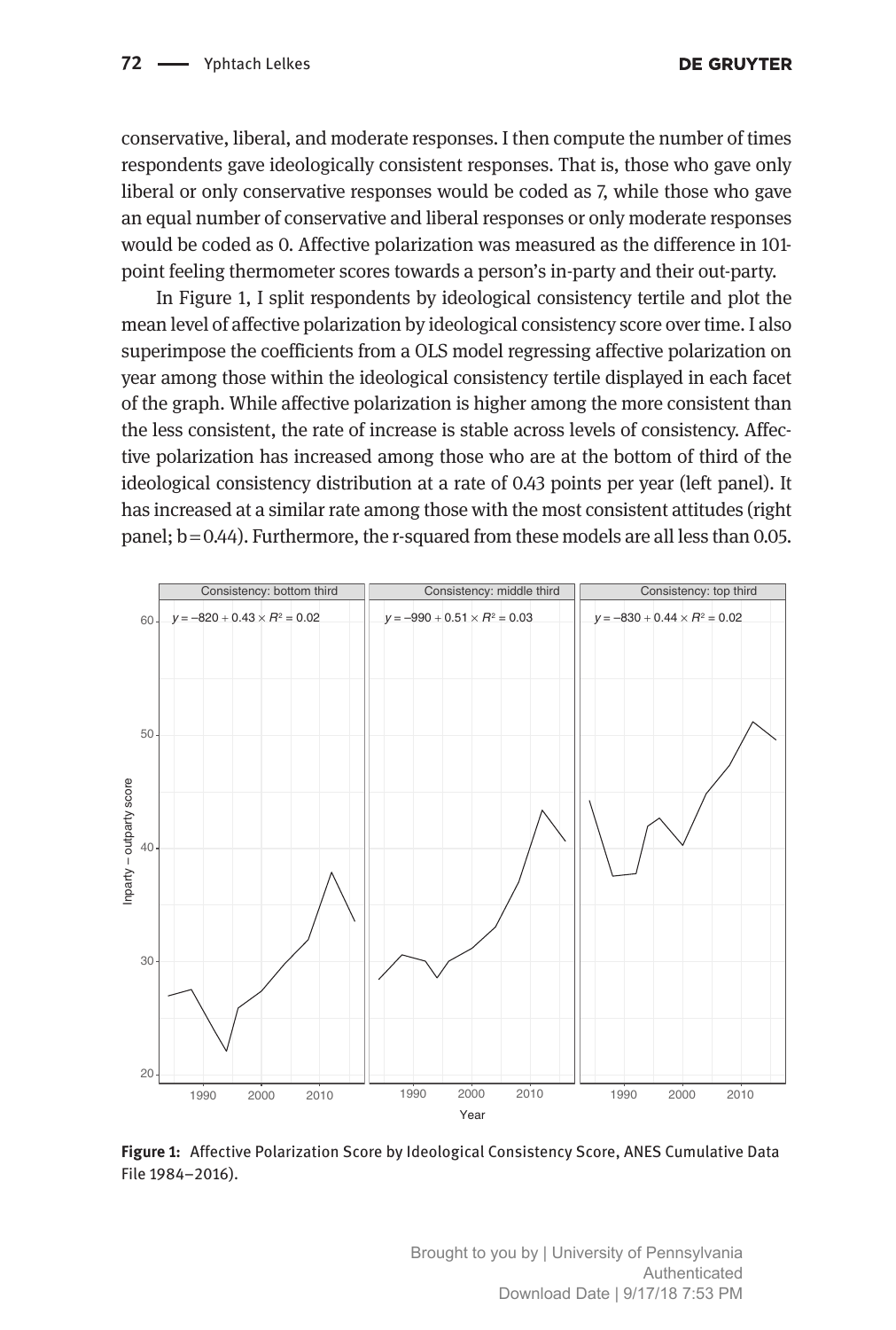These results are inconsistent with the claim that sorting is the primary driver affective polarization.

The assumption that affective polarization is caused by ideological consistency assumes that the latter temporally precedes the former. While Bougher (2017) finds evidence that changes in affective polarization are associated with changes in ideological consistency, she does not test the possibility that affective polarization in earlier time points predicts ideological consistency in later time points.

To test this assumption, I use data from the 2008–2009 ANES panel, which consists of two waves (Waves 1 and 10) of policy measures related to same-sex marriage, taxation, prescription drugs, government insurance, terrorism, wiretapping, and immigration. I use Bougher's (2017) data and measures of ideological consistency (a tally of the number of times a person gave ideological consistent responses to these policy measures). The affective polarization measure is the difference in 7-point measures of how much a respondent likes or dislikes their in-party and how much he or she likes or dislikes their out-party.<sup>3</sup>

I conduct a cross-lagged panel model (Finkel 1995), wherein wave 10 ideological consistency and affective polarization scores are regressed on wave 1 ideological consistency and affective polarization scores. The results from this model appear in Table 1.

Ideological consistency and affective polarization have a reciprocal relationship. The coefficients from the regression of ideological consistency in Wave 10 on affective polarization in Wave 1 (b = 0.11, se = 0.03,  $\beta$  = 0.13) is indistinguishable from the regression of affective polarization in Wave 10 on ideological consistency in Wave 1 (b=0.14, se=0.05,  $\beta$ =0.11). The data imply that affective polarization and ideological consistency create a cycle wherein the affectively polarized become more ideologically consistent, while the ideologically consistent become more affectively polarized. Affective polarization is as much of a driver of ideological consistency as ideological consistency is a driver of affective polarization.

The relationship is also not particularly strong, as indicated by the standardized regression terms. Similarly, regressing Wave 10 ideological consistency on Wave 1 affective polarization yields an r-squared of 0.06, and regressing Wave 10 affective polarization on Wave 1 ideological polarization yields an r-squared of 0.05.

Furthermore, lagged ideological consistency only predicts affective polarization among the most politically sophisticated. Replicating Table 1 among respondents in different tertiles of political knowledge<sup>4</sup> reveals that lagged

**<sup>3</sup>** These results replicate in the 1992–1994–1996 ANES Panel.

**<sup>4</sup>** Political knowledge was based on a tally of correct answers to six questions about the US political process, e.g. how many times can the president be elected, which were asked in wave 2.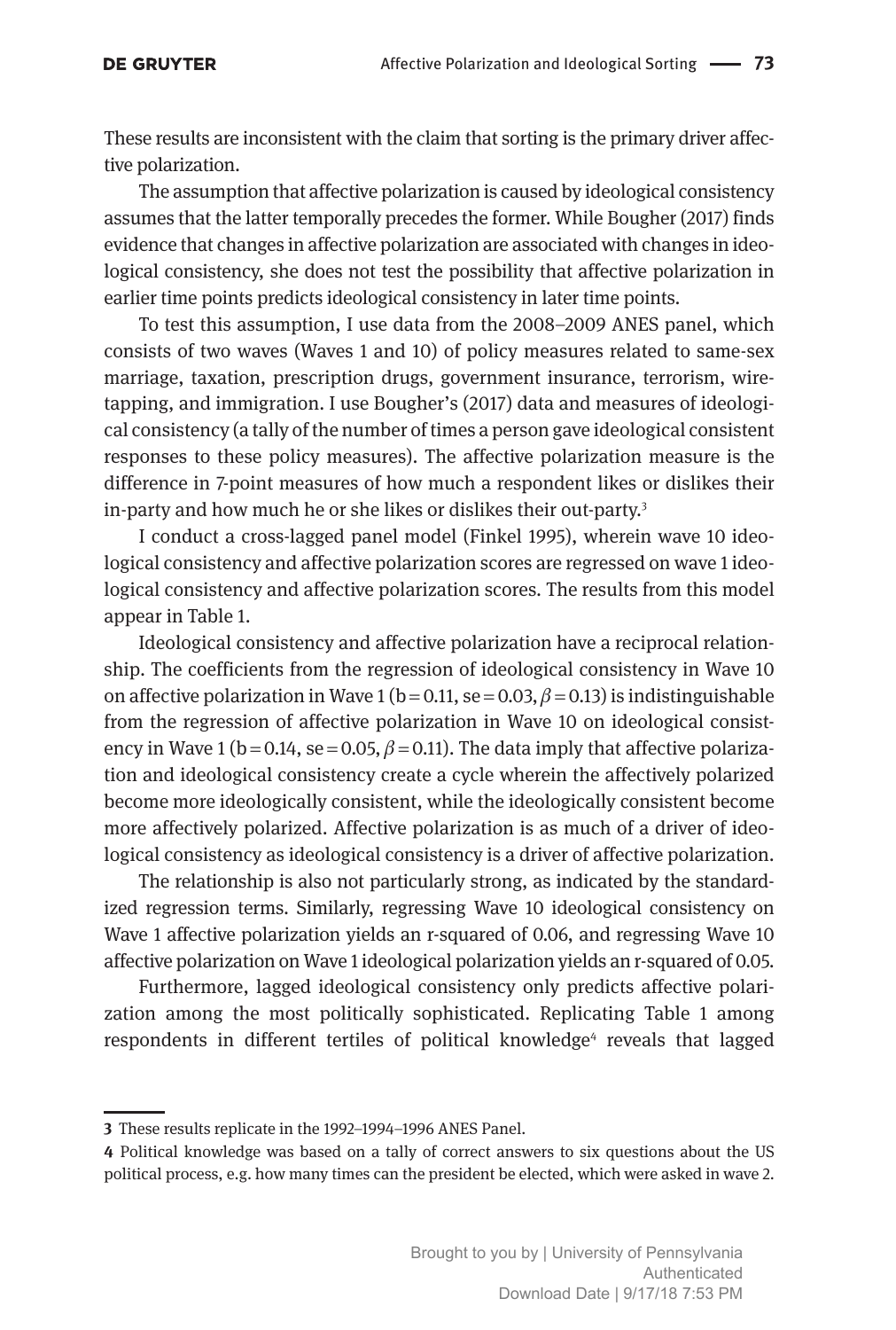74 - Yphtach Lelkes

|                                                                    | <b>Regression slopes</b>                |
|--------------------------------------------------------------------|-----------------------------------------|
|                                                                    | <b>Ideological consistency (Wave 2)</b> |
| Affective polarization (Wave 1)                                    | $0.11(0.03)$ ***                        |
| Ideological consistency (Wave 1)                                   | $0.61(0.04)$ ***                        |
|                                                                    | <b>Affective polarization (Wave 2)</b>  |
| Affective polarization (Wave 1)                                    | $0.53(0.03)$ ***                        |
| Ideological consistency (Wave 1)                                   | $0.14(0.05)$ <sup>**</sup>              |
|                                                                    | <b>Residual covariances</b>             |
| Affective polarization (Wave 1) w/Ideological consistency (Wave 1) | $0.02(0.00)$ ***                        |
| Ideological consistency (Wave 2) w/Affective polarization (Wave 2) | $0.01(0.00)$ ***                        |
|                                                                    | <b>Fit indices</b>                      |
| <b>RMSEA</b>                                                       | 0.00                                    |
|                                                                    | N                                       |
|                                                                    | 583                                     |

**Table 1:** Cross-Lagged Panel Model Estimating Relationship Between Affective Polarization and Ideological Consistency, 2008–2009 ANES Panel Study.

 $*$ <sup>t</sup> $p$  < 0.01,  $*$  $p$  < 0.001. Standard errors in parentheses.

ideological consistency only predicts higher levels of affective polarization in among the most politically knowledgeable respondents. Lagged affective polarization predicts higher levels of ideological consistency among those with high and low political knowledge (although not middling levels; Table 2).

If ideological consistency is the primary driver of affective polarization, we would expect to find that affective polarization has increased only among the most politically knowledge citizens, since the relationship between lagged ideological consistency and affective polarization only appears in this subgroup. To test this claim, I again use the 1984–2016 ANES data, divide respondents by political knowledge tertile, as indicated by the survey interviewer's rating of respondent political knowledge (Bartels 1996; Gilens 2001; Lelkes and Sniderman 2016), and examine changes in affective polarization.

While affective polarization increased at a faster rate among the most politically knowledge, it also increased substantially among the least politically knowledgeable (Figure 2). It should be noted that in 2016, affective polarization plunged back to 1980 levels among the least politically knowledgeable, which was mostly driven by lower levels of in-party affect (potentially due to the 2016 presidential candidates). Between 1980 and 2012, affective polarization increased by 11 points among the least knowledgeable and 16 points among the most knowledgeable.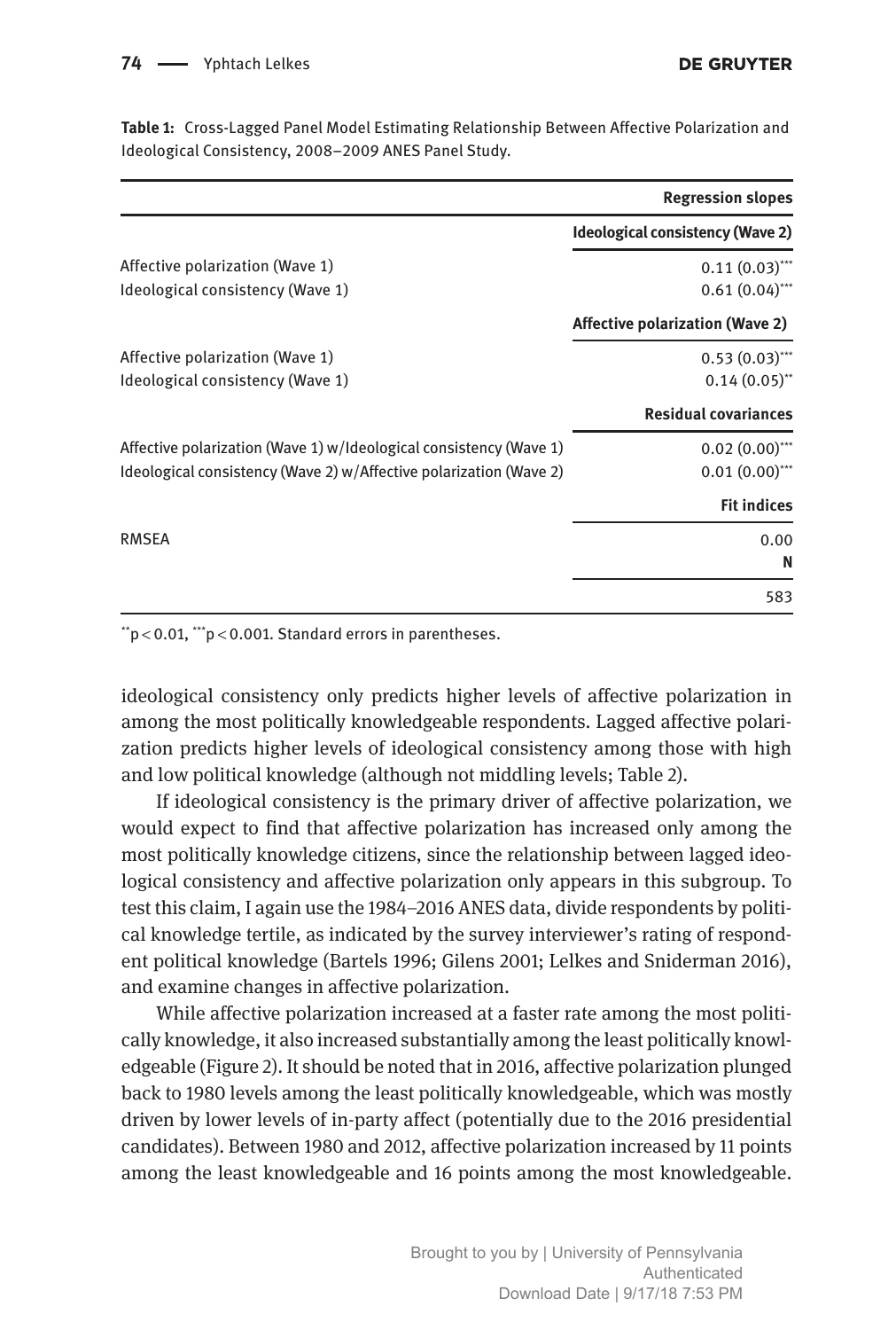|                                                                        |                          | <b>Political knowledge</b> |                             |  |
|------------------------------------------------------------------------|--------------------------|----------------------------|-----------------------------|--|
|                                                                        | <b>Bottom third</b>      | <b>Middle third</b>        | <b>Top third</b>            |  |
|                                                                        | <b>Regression slopes</b> |                            |                             |  |
| Ideological consistency (Wave 2)                                       |                          |                            |                             |  |
| Affective polarization (Wave 1)                                        | $0.13(0.05)$ **          | 0.06(0.04)                 | $0.15(0.07)^{*}$            |  |
| Ideological consistency (Wave 1)                                       | $0.49(0.07)$ ***         | $0.60(0.05)$ ***           | $0.63(0.08)$ ***            |  |
| Affective polarization (Wave 2)                                        |                          |                            |                             |  |
| Affective polarization (Wave 1)                                        | $0.57(0.06)$ ***         | $0.51(0.05)$ ***           | $0.56(0.08)$ ***            |  |
| Ideological consistency (Wave 1)                                       | 0.03(0.10)               | 0.09(0.07)                 | $0.30(0.09)$ **             |  |
|                                                                        |                          |                            | <b>Residual covariances</b> |  |
| Affective polarization (Wave 1) w/<br>Ideological consistency (Wave 1) | 0.01(0.01)               | $0.02(0.01)$ **            | $0.03(0.01)$ **             |  |
| Ideological consistency (Wave 2)<br>w/Affective polarization (Wave 2)  | 0.01(0.01)               | 0.01(0.00)                 | 0.01(0.01)                  |  |
|                                                                        |                          |                            | <b>Fit indices</b>          |  |
| <b>RMSEA</b>                                                           | 0.00                     | 0.00                       | 0.00                        |  |
|                                                                        |                          |                            | N                           |  |
|                                                                        | 180                      | 245                        | 105                         |  |

**Table 2:** Cross-Lagged Panel Model Estimating Relationship Between Affective Polarization and Ideological Consistency by Political Knowledge Tertile, 2008–2009 ANES Panel Study.

 $\mathrm{^*p}\!<\!0.05$ ,  $\mathrm{^*p}\!<\!0.01$ ,  $\mathrm{^*p}\!<\!0.001$ . Standard errors in parentheses.

While increasing ideological consistency may have led to larger increases in affective polarization among the most politically knowledgeable, these respondents are also more likely to encounter elite rhetoric which may prime their partisan identity.

## **Conclusions**

While Democrats and Republicans certainly dislike each other more today than in the past, partisan sorting is likely not the primary cause: Affective polarization has also increased among those who do not hold ideological consistent attitudes, and changes in ideological consistency is only weakly related to changes in affective polarization. This (weak) relationship between lagged affective polarization and ideological consistency is driven entirely by those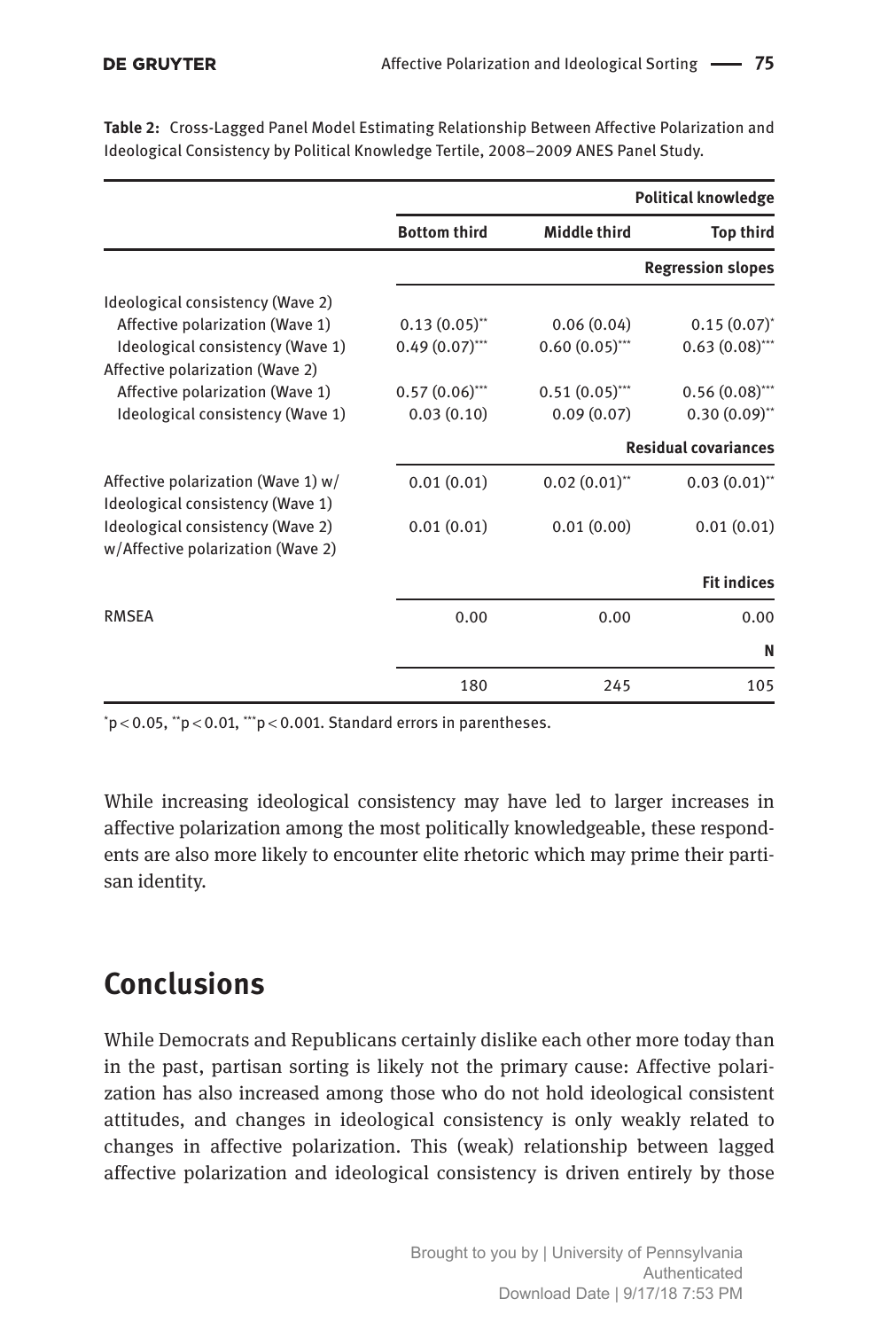

**Figure 2:** Affective Polarization Score by Political Knowledge, ANES Cumulative Data File (1984–2016).

with high levels of political knowledge. Affective polarization has increased across levels of political knowledge and ideological consistency, however.

Complicating any claim that ideological polarization is the primary driver of affective polarization is the causal effect of affective polarization on ideological consistency. In addition to the lagged relationship reported here, experimental work indicates that those who have the strongest affective attachment to their party (an analog of affective polarization), are the most likely to adopt the issue positions of their party (Bakker, Lelkes, and Malka 2018). Affective polarization is likely as much of a driver of ideological consistency as vice versa.

Increased ideological consistency and extremity does drive affective polarization to a certain extent. This is especially true among the most politically engaged, who think about politics in ideological terms. However, ideological sorting does not explain 95 percent of the variance in affective polarization. The main driver, evidence suggests, is (1) the decline of cross-cutting identities, which decrease the likelihood that a partisan will hear ideas that challenge their own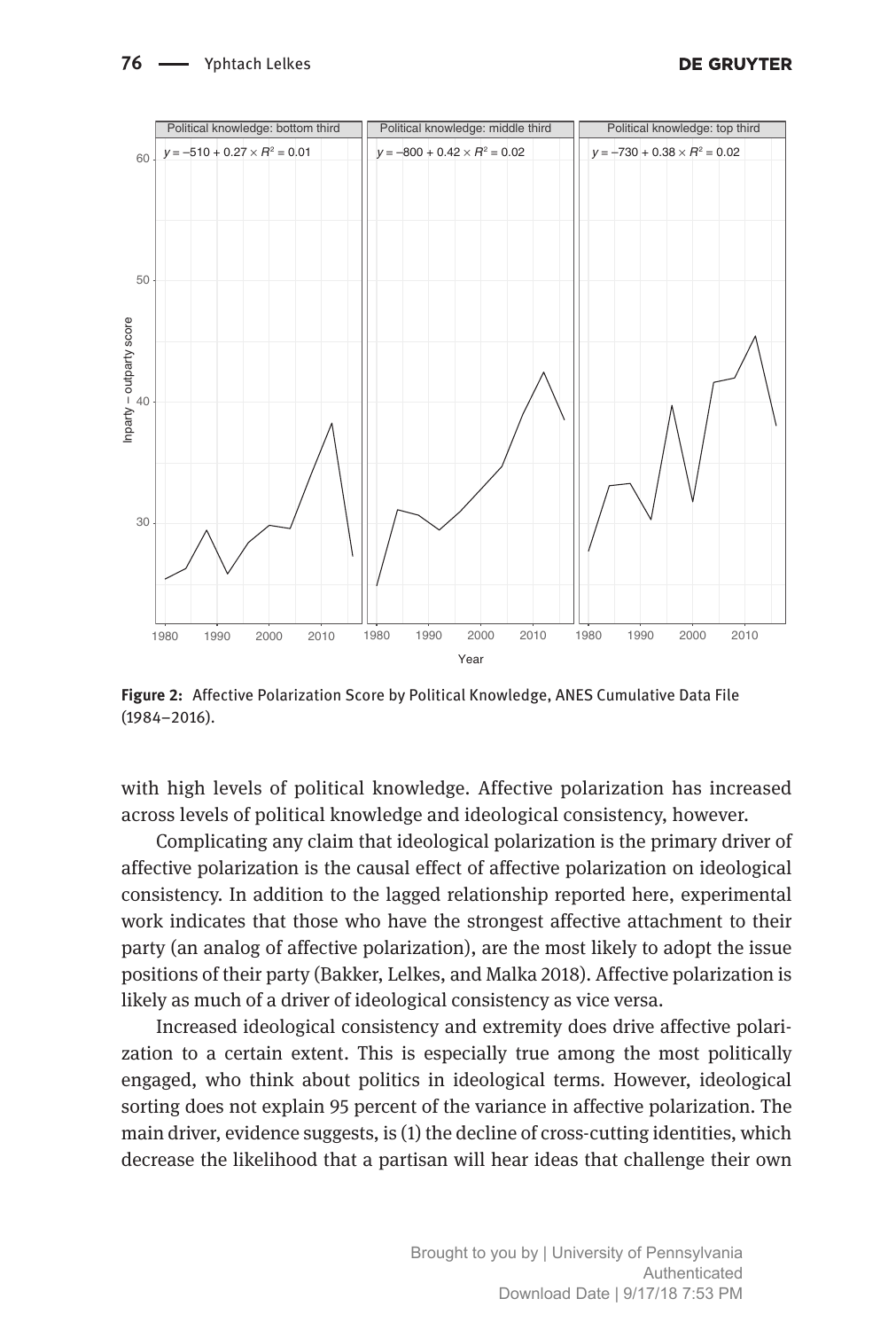preconceptions, and (2) vitriol emanating from partisan elites and talking heads, which affects interparty animosity without necessarily changing ideological beliefs (Mason 2018).

This work echoes past research that the importance of substantive ideology in the American public should not be overstated (Kinder and Kalmoe 2017). While a subset of Americans certainly are passionate ideologues who dislike the other party because they do not share their ideology, this work demonstrates that affective polarization occurs even in the absence of a consistent ideology. That is, partisans may dislike one another even if they do not disagree with one another.

### **References**

- Abramowitz, A. I. 2010. *The Disappearing Center: Engaged Citizens, Polarization, and American Democracy*. New Haven, CT: Yale University Press.
- Abramowitz, A. I., and K. L. Saunders. 2008. "Is Polarization a Myth?" *The Journal of Politics* 70 (02): 542–555.
- Abramowitz, A. I., and S. Webster. 2016. "The Rise of Negative Partisanship and the Nationalization of U.S. Elections in the 21st Century." *Electoral Studies* 41: 12–22.
- Abramowitz, A. I., and S. Webster. 2018. "Negative Partisanship: Why Americans Dislike Parties But Behave Like Rabid Partisans." *Political Psychology* 39: 119–135.
- Abrams, D., and M. A. Hogg. 1988. "Comments on the Motivational Status of Self-Esteem in Social Identity and Intergroup Discrimination." *European Journal of Social Psychology* 18 (4): 317–334.
- Ahler, D. J., and G. Sood. 2018. "The Parties in Our Heads: Misperceptions About Party Composition and Their Consequences." *Journal of Politics*. In press.
- Bakker, B. N., Y. Lelkes, and A. Malka. 2018. *An Expressive Utility Account of Partisan Cue Receptivity: Cognitive Resources in the Service of Identity Expression*. Working Paper.
- Bartels, L. M. 1996. "Uninformed Votes: Information Effects in Presidential Elections." *American Journal of Political Science* 40 (1): 194–230.
- Bougher, L. D. 2017. "The Correlates of Discord: Identity, Issue Alignment, and Political Hostility in Polarized America." *Political Behavior* 39 (3): 731–762.
- Boxell, L., M. Gentzkow, and J. M. Shapiro. 2017. "Greater Internet Use is Not Associated with Faster Growth in Political Polarization Among US Demographic Groups." *Proceedings of the National Academy of Sciences* 115 (3): 201706588.
- Brady, H., and P. Sniderman. 1985. "Attitude Attribution: A Group Basis for Political Reasoning." *The American Political Science Review* 79 (4): 1061–1078.
- Campbell, A., P. E. Converse, W. E. Miller, and D. E. Stokes. 1960. *The {A}merican Voter*. New York: John Wiley & Sons.
- Carpini, M. X. D., S. Keeter, and M. X. Delli Carpini. 1997. *What Americans Know About Politics and Why It Matters*. New Haven: Yale University Press.
- Converse, P. "The Nature of Belief Systems in Mass Politics." In *Ideology and Discontent*, edited by D. Apter, 206–261. New York: The Free Press of Glencoe, 1964.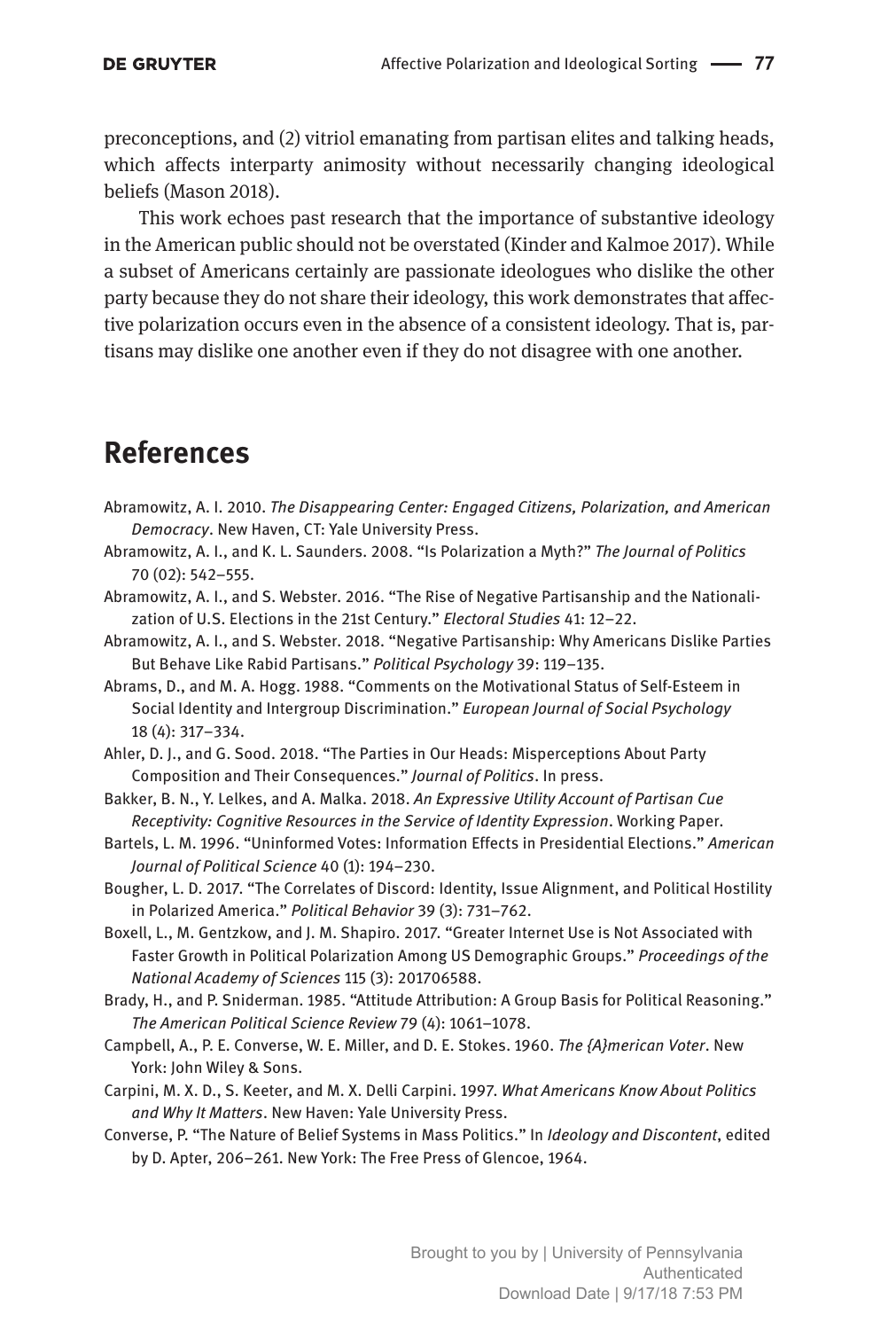- Deutsch, M., and H. B. Gerard. 1955. "A Study of Normative and Informational Social Influences Upon Individual Judgment." *The Journal of Abnormal and Social Psychology* 51 (3): 629.
- Downs, A. 1957. *An Economic Theory of Democracy* (Vol. 13, p. 310). New York: Harper. doi:10.2307/444355.
- Ellis, C., and J. A. Stimson. 2009. "Symbolic ideology in the American electorate." *Electoral Studies* 28 (3): 388–402.
- Finkel, S. E. 1995. *Causal Analysis with Panel Data* (No. 105). Thousand Oaks, CA: Sage.
- Fiorina, M. P. 1981. *Retrospective Voting in American National Elections*. New Haven: Yale University Press.
- Geer, J. G. 2012. "The News Media and the Rise of Negativity in Presidential Campaigns." *PS - Political Science and Politics* 45 (3): 422–427.
- Gilens, M. 2001. "Political Ignorance and Collective Policy Preferences." *American Political Science Review* 95 (2): 379–396.
- Gitlin, T. 2016. "The Outrage Industry: Political Opinion Media and the New Incivility By Jeffrey M. Berry and Sarah Sobieraj Oxford University Press. 2014. 288 pages. \$29.95 hardcover." *Social Forces* 95 (1): e26–e26.
- Huddy, L., L. Mason, and L. Aarøe. 2015. "Expressive Partisanship: Campaign Involvement, Political Emotion, and Partisan Identity." *American Political Science Review* 109 (1): 1–17.
- Iyengar, S., and S. J. Westwood. 2015. "Fear and Loathing across Party Lines: New Evidence on Group Polarization." *American Journal of Political Science* 59 (3): 690–707.
- Iyengar, S., G. Sood, and Y. Lelkes. 2012. "Affect, Not Ideology: A Social Identity Perspective on Polarization." *Public Opinion Quarterly* 76 (3): 405–431.
- Kinder, D. R., and N. P. Kalmoe. 2017. *Neither Liberal nor Conservative: Ideological Innocence in the American Public*. Chicago, IL: University of Chicago Press.
- Lee, F. E. 2016. *Insecure Majorities: Congress and the Perpetual Campaign*. Chicago, IL: University of Chicago Press.
- Lelkes, Y., and P. M. Sniderman. 2016. "The Ideological Asymmetry of the American Party System." *British Journal of Political Science* 46 (04): 825–844.
- Lelkes, Y., G. Sood, and S. Iyengar. 2017. "The Hostile Audience: The Effect of Access to Broadband Internet on Partisan Affect." *American Journal of Political Science* 61 (1): 5–20.
- Lenz, G. S. 2009. "Learning and Opinion Change, Not Priming: Reconsidering the Priming Hypothesis." *American Journal of Political Science* 53 (4): 821–837.
- Levendusky, M. S. 2009. "The Microfoundations of Mass Polarization." *Political Analysis* 17 (2): 162–176.
- Malka, A., and Y. Lelkes. 2010. "More than Ideology: Conservative–Liberal Identity and Receptivity to Political Cues." *Social Justice Research* 23 (2–3): 156–188.
- Margolis, M. F. 2018. "How Politics Affects Religion: Partisanship, Socialization, and Religiosity in America." *The Journal of Politics* 80 (1): 30–43.
- Martin, G. J., and A. Yurukoglu. 2017. "Bias in Cable News: Persuasion and Polarization." *American Economic Review* 107 (9): 2565–2599.
- Mason, L. 2015. ""I Disrespectfully Agree": The Differential Effects of Partisan Sorting on Social and Issue Polarization." *American Journal of Political Science* 59 (1): 128–145.
- Mason, L. 2016. "A Cross-Cutting Calm: How Social Sorting Drives Affective Polarization." *Public Opinion Quarterly* 80 (S1): 351–377.
- Mason, L. 2018. "Ideologues Without Issues the Polarizing Consequences of Ideological Identities." *Public Opinion Quarterly* 82 (S1): 280–301.